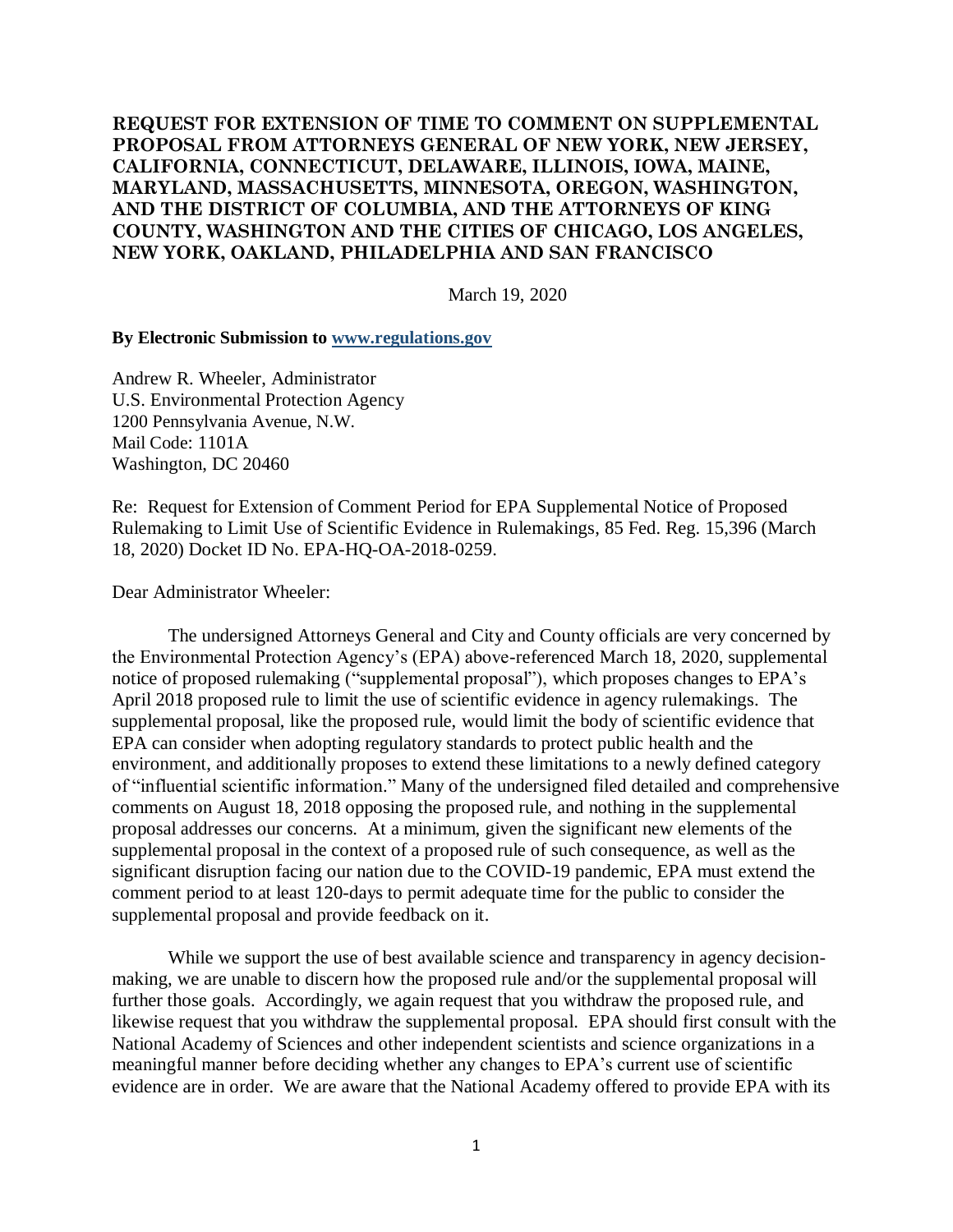objective, expert guidance on this complex undertaking, but there is no evidence that EPA has taken advantage of that offer.

If you are unwilling to withdraw the proposed rule and the supplemental proposal, we ask that you significantly extend the supplemental proposal's 30-day comment period. Given its extremely broad impact, 30 days is woefully insufficient to give the public adequate opportunity to participate in the rulemaking through submission of feedback to EPA, as required by the Administrative Procedure Act. 5 U.S.C. § 553(c). We note, preliminarily, that Executive Order 13,563, section 2(b), provides that "each agency *shall* afford the public a meaningful opportunity to comment … on any proposed regulation, with a comment period that should generally be at least 60 days" (emphasis added.)<sup>1</sup> However, given the scope of the supplemental proposal, and the profound effect any final rule would have on the regulatory process for all or nearly all of the statutes EPA implements and enforces, we believe that a comment period of no less than 120 days is necessary. Moreover, EPA has not provided any justification for deviating from the 60 day standard.

While the supplemental proposal solicits comment on only the changes and additions to the 2018 proposed rule, these proposed changes and additions are sweeping and significant, and will require substantial evaluation by the undersigned and other interested parties. First, under the supplemental proposal, the proposed rule would apply to all data and models, not just doseresponse data and dose-response models, and further, would not just apply to regulatory decision-making, but now also to "influential scientific information." Second, EPA is now proposing definitions for new key terms that could significantly impact how the rule would work in practice, as well as deleting or revising definitions provided in the initial proposal. Third, EPA is proposing to consider two, new "alternate options" for how it will prioritize and give weight to scientific studies and information, and is also proposing to change the criteria under which the Administrator may discretionarily exempt scientific studies or information from the rule on a case-by-case basis. Finally, EPA is now requesting comment on the "option" of using the Federal Housekeeping Statute (5 U.S.C. §301) as the sole statutory authority for the proposed rule or, alternatively, relying on it in conjunction with the substantive statutes identified in the 2018 proposed rule as authority for EPA's action. Accordingly, the comment period should, at a minimum, be commensurate with the 115-day comment period allowed for the initial proposal.<sup>2</sup>

In light of these major proposed changes and additions to the 2018 proposed rule, we request that if EPA declines to withdraw the proposed rule and supplemental proposal, the agency extend the comment period on the supplemental proposal to 120 days, until July 16, 2020, in order to give the public (including the scientific community) a meaningful opportunity to comment. This extension would allow time for EPA to consult with the National Academy of Sciences and other independent scientists and science organizations regarding the supplemental

 $\overline{\phantom{a}}$ 

<sup>&</sup>lt;sup>1</sup> See also Executive Order 12,866, section  $6(a)(1)$ , which provides that, "[E]ach agency should afford the public a meaningful opportunity to comment on any proposed regulation, which in most cases should include a comment period of not less than 60 days."

<sup>2</sup> EPA first announced a 30-day comment period for the initial proposal but, in response to requests from multiple parties, including a request from many members of this group, agreed to a reasonable extension. 83 Fed. Reg. 24,255 (May 25, 2018).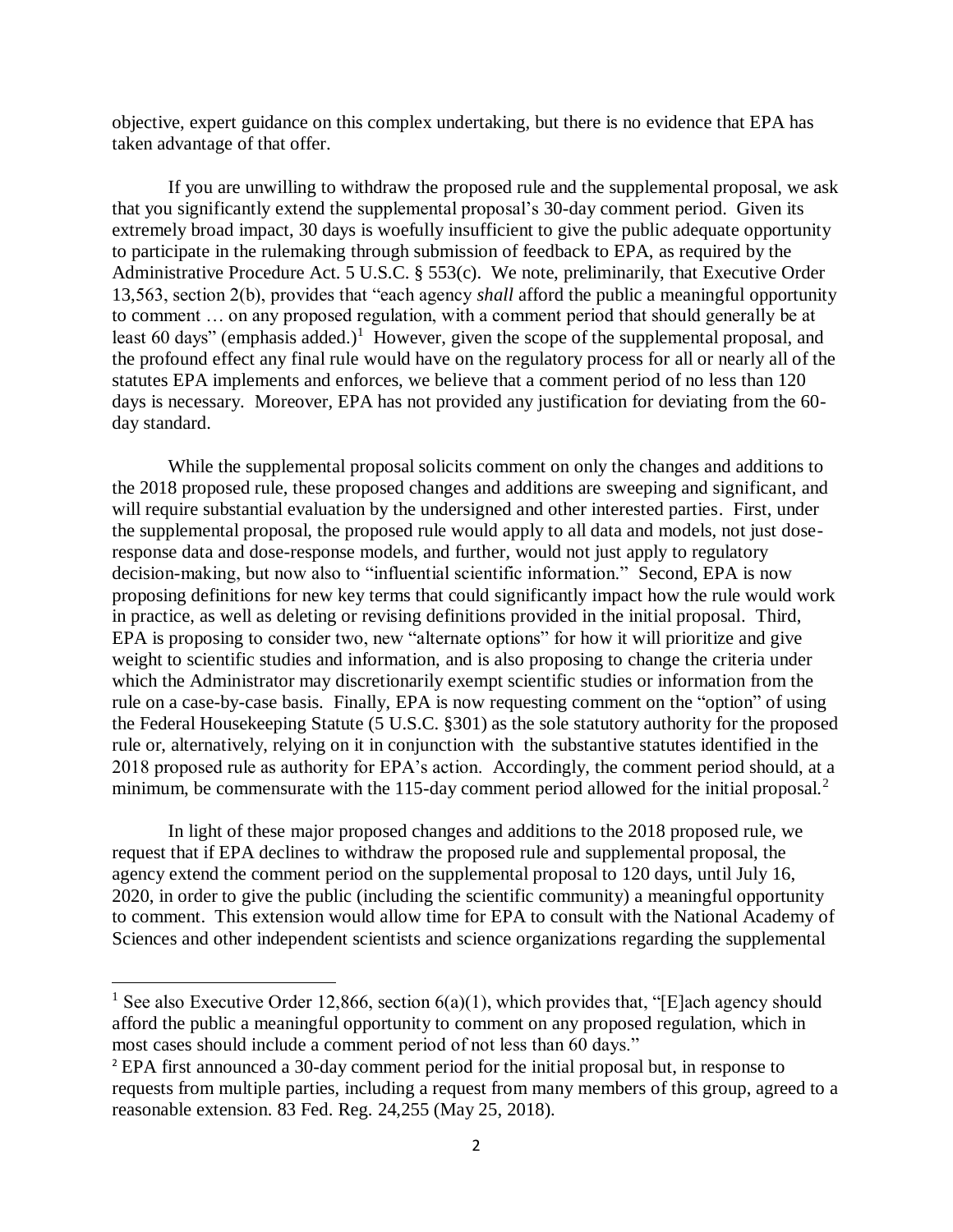proposal, and allow time for a public hearing on this supplemental proposal. A 120-day comment period would be consistent with past practice for matters of similar importance and complexity, and is necessary to provide the public and other stakeholders adequate time to evaluate the supplemental proposal and its implications for the agency's ability to meet its obligation to protect public health and the environment under federal environmental laws. Finally, a significant extension or, alternatively, a suspension of the rulemaking process is necessary in light of the national emergency that has arisen from the COVID-19 pandemic. States, healthcare professionals, and scientists who should weigh in on the supplemental proposal will not be able to devote the time necessary to fully evaluate the supplemental proposal and its implications during this evolving crisis.

We appreciate your consideration of this urgent matter and await your decision regarding our request.

# LETITIA JAMES GURBIR S. GREWAL ATTORNEY GENERAL Attorney General

*/s/ Gavin G. McCabe /s/ Daren Eppley*  Gavin G. McCabe DAREN EPPLEY Assistant Attorney General Deputy Attorney General Environmental Protection Bureau New Jersey Division of Law Office of the Attorney General 25 Market Street 28 Liberty Street, 19th Floor Trenton, New Jersey 08625 New York, NY 10005 Tel: (609) 376-2739 [gavin.mccabe@ag.ny.gov](mailto:gavin.mccabe@ag.ny.gov)

XAVIER BECERRA WILLIAM TONG ATTORNEY GENERAL ATTORNEY GENERAL David A. Zonana Acting Senior Assistant Attorney General */s/ Jill Lacedonia* Sarah Morrison Jill Lacedonia Supervising Deputy Attorney General Assistant Attorney General

*/s/ Meredith J. Hankins* 165 Capitol Avenue MEREDITH J. HANKINS Hartford, CT 06106 JAMES POTTER (860) 808-5250 Deputy Attorneys General iill.lacedonia@ct.gov Office of the Attorney General 300 S. Spring St., Suite 1702 Los Angeles, CA 90013 (213) 269-6177 [meredith.hankins@doj.ca.gov](mailto:meredith.hankins@doj.ca.gov)

## **FOR THE STATE OF NEW YORK FOR THE STATE OF NEW JERSEY**

(212) 416-8469 Email: [Daren.Eppley@law.njoag.gov](mailto:Daren.Eppley@law.njoag.gov)

# **FOR THE STATE OF CALIFORNIA FOR THE STATE OF CONNECTICUT**

Office of the Attorney General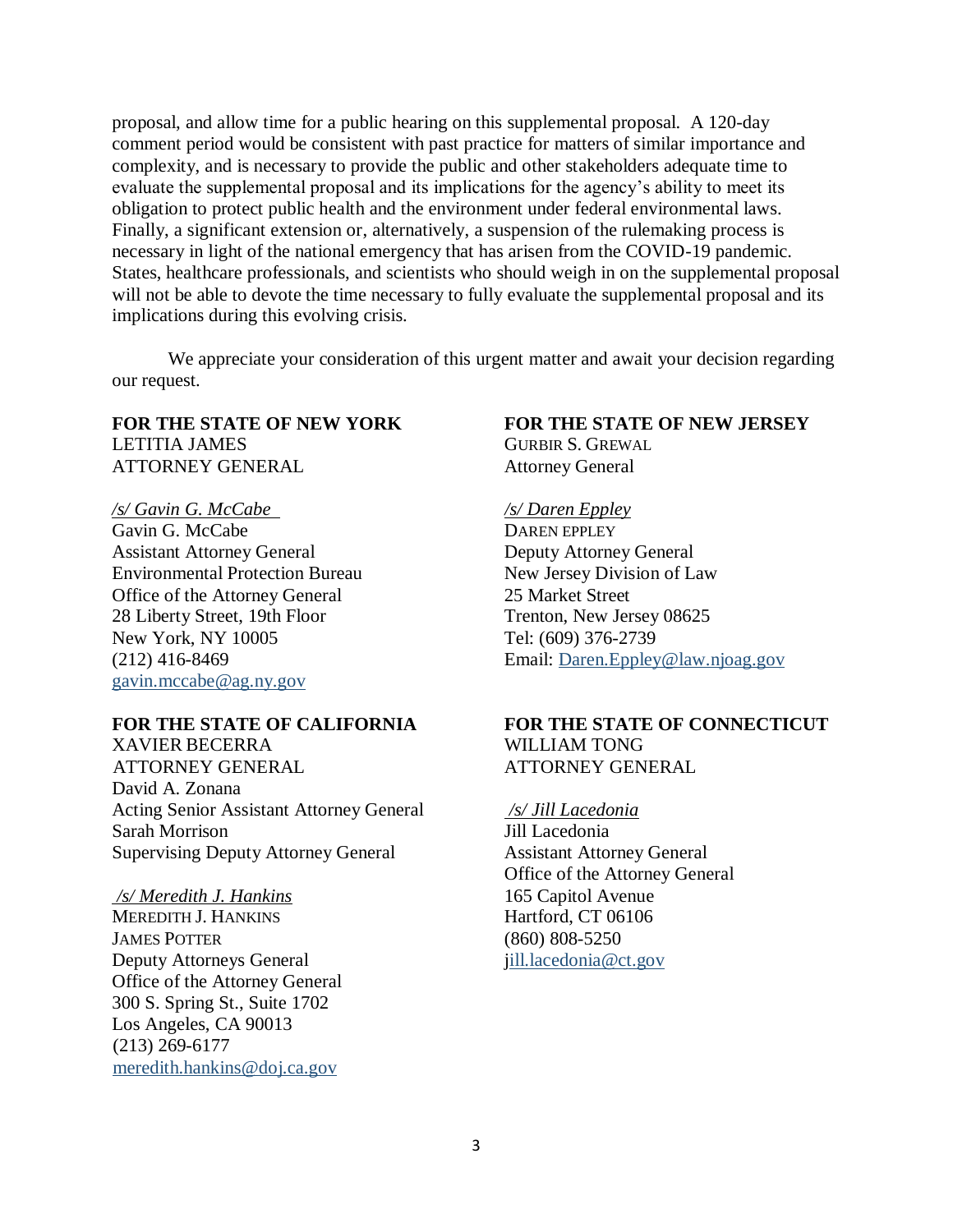#### **FOR THE STATE OF DELAWARE**

#### KATHLEEN JENNINGS ATTORNEY GENERAL

*/s/ Valerie S. Edge* Valerie Satterfield Edge Deputy Attorney General Department of Justice 102 W. Water Street Dover, DE 19904 (302) 257-3219 [valerie.edge@delaware.gov](mailto:valerie.edge@delaware.gov)

#### **FOR THE STATE OF ILLINOIS**

#### KWAME RAOUL ATTORNEY GENERAL

#### */s/ Daniel I. Rottenberg*

Matthew J. Dunn Chief, Environmental Enforcement/ Asbestos Litigation Division Daniel I. Rottenberg Assistant Attorney General 69 W. Washington St., 18th Floor Chicago, IL 60602 (312) 814-3816 [drottenberg@atg.state.il.us](mailto:drottenberg@atg.state.il.us)

#### **FOR THE STATE OF MAINE**

Aaron M. Frey Attorney General

 $/s$  Laura E. Jensen Laura E. Jensen Assistant Attorney General Office of the Attorney General 6 State House Station, Augusta, ME 04333 207.626.8868

#### **FOR THE STATE OF IOWA**

#### TOM MILLER ATTORNEY GENERAL

*/s/ Jacob J. Larson*  Jacob J. Larson Assistant Attorney General Environmental Law Division Hoover State Office Building 1305 E. Walnut St., 2nd Floor Des Moines, IA 50319 (515) 281-5341 [jacob.larson@ag.iowa.gov](mailto:jacob.larson@ag.iowa.gov)

#### **FOR THE STATE OF MARYLAND** BRIAN E. FROSH ATTORNEY GENERAL

#### */s/ Joshua M. Segal*

Joshua M. Segal Special Assistant Attorney General Office of the Attorney General 200 St. Paul Place Baltimore, MD 21202 (410) 576-6446 [jsegal@oag.state.md.us](mailto:jsegal@oag.state.md.us)

### **FOR THE COMMONWEALTH OF MASSACHUSETTS**

MAURA HEALY ATTORNEY GENERAL Christophe Courchesne Assistant Attorney General and Chief

*/s/ Turner Smith* Turner Smith

Assistant Attorney General Office of the Attorney General Environmental Protection Division One Ashburton Place, 18th Floor Boston, MA 02108 (617) 727-2200 [turner.smith@mass.gov](mailto:turner.smith@mass.gov)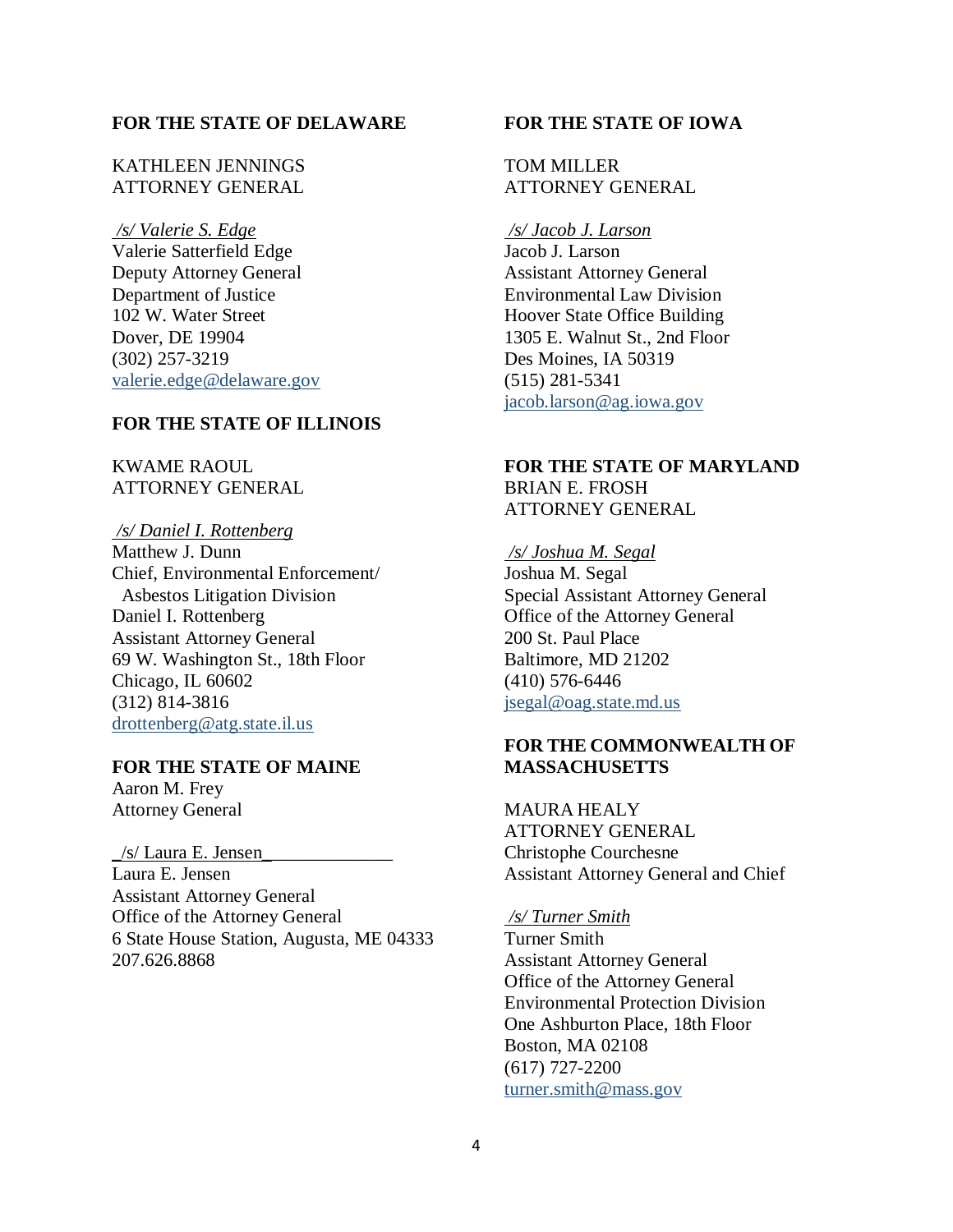#### **FOR THE STATE OF MINNESOTA**

KEITH ELLISON ATTORNEY GENERAL

*/s/ Leigh K. Currie* Leigh K. Currie Special Assistant Attorney General Minnesota Attorney General's Office 445 Minnesota Street Suite 900 Saint Paul, MN 55101 (651) 757-1291 [leigh.currie@ag.state.mn.us](mailto:leigh.currie@ag.state.mn.us)

## **FOR THE STATE OF OREGON**  ELLEN F. ROSENBLUM

ATTORNEY GENERAL

*/s/ Paul Garrahan* Paul Garrahan

Attorney-in-Charge Steve Novick Special Assistant Attorney General Natural Resources Section Oregon Department of Justice 1162 Court Street NE Salem, OR 97301-4096 (503) 947-4593 [Paul.Garrahan@doj.state.or.us](mailto:Paul.Garrahan@doj.state.or.us) [Steve.Novick@doj.state.or.us](mailto:Steve.Novick@doj.state.or.us)

#### **FOR THE STATE OF WASHINGTON**

ROBERT W. FERGUSON ATTORNEY GENERAL

*/s/ Kelly T. Wood* Kelly T. Wood Assistant Attorney General Counsel for Environmental Protection Unit 800 5th Ave. Suite 2000 Seattle, WA 98104

#### **FOR THE DISTRICT OF COLUMBIA**

KARL A. RACINE ATTORNEY GENERAL

*/s/ Sarah Kogel-Smucker* Sarah Kogel-Smucker Special Assistant Attorney General Social Justice Section Office of the Attorney General 441 4th Street, N.W., Suite 630 South Washington, D.C. 20001 (202) 724-9727 [Sarah.kogel-smucker@dc.gov](mailto:Sarah.kogel-smucker@dc.gov)

#### **FOR THE CITY OF CHICAGO**

MARK A. FLESSNER CORPORATION COUNSEL OF THE CITY OF CHICAGO Benna Ruth Solomon Deputy Corporation Counsel

#### */s/Jared Policicchio*

Jared Policicchio Supervising Assistant Corporation Counsel 30 N. LaSalle Street, Suite 800 Chicago, IL 60602 (312) 744-7764

#### **FOR THE CITY OF LOS ANGELES**

MICHAEL N. FEUER LOS ANGELES CITY ATTORNEY

*/s/ Michael J. Bostrom* Michael J. Bostrom Assistant City Attorney Los Angeles City Attorney's Office 200 N. Spring Street, 14th Fl Los Angeles, CA 90012 (213) 978-1867 [michael.bostrom@lacity.org](mailto:michael.bostrom@lacity.org)